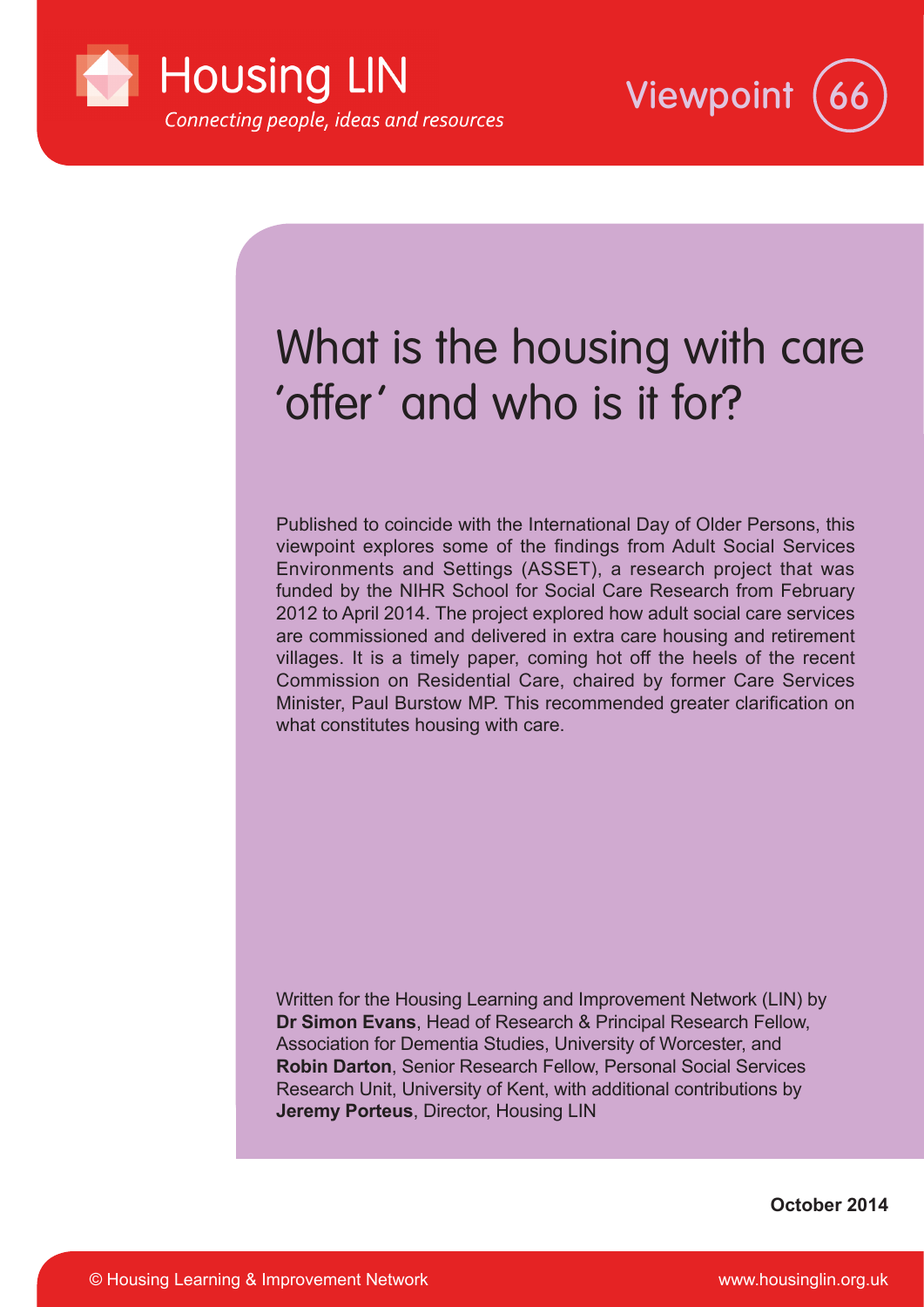# **Background**

This viewpoint explores some of the findings from Adult Social Services Environments and Settings (ASSET), a research project that was funded by the NIHR School for Social Care Research from February 2012 to April 2014. The project explored how adult social care services are commissioned and delivered in extra care housing and retirement villages. The distinction between extra care housing and retirement villages is not clear-cut, although retirement villages tend to be larger (Evans 2009). Retirement villages vary in the degree to which they provide the personal care, and sometimes nursing care, that is a key feature of integrated housing with care, or extra care (Laing & Buisson 2013).

Despite a growing body of research focusing on this area, little is known about how social care 'works' in these settings. ASSET aimed to fill this gap in the research by collecting data from a range of sources including: a review of the literature; a survey of 64 local authority commissioners; a survey of 99 housing with care schemes; in-depth case studies at 9 schemes based on interviews with 6 commissioners, 25 scheme staff and 144 residents; completion of the Adult Social Care Outcomes Tool (ASCOT) by 138 residents; and the collection of cost data from the case study schemes.

In this document we draw on this data to focus on three key themes that emerged from the research:

- Who is housing with care for?
- The housing with care 'offer'.
- The need to increase awareness, understanding and provision.

# **Who is housing with care for?**

As outlined in Paul Burstow's Commission on Residential Care (Wood 2014), housing with care is complex, not least in terms of how it is funded and how the care and support are provided. This is particularly true where the care and the housing support and/or housing management are provided by different organisations. Approaches to commissioning adult social care in housing with care settings vary considerably. For example, while many local authorities see extra care housing as a replacement for residential care homes, for others it is more of a niche provision for less dependent older people with relatively few care needs, including older people who have been discharged from hospital.

Most adult social care commissioners recognise the value of housing with care as a way of supporting independence for older people while at the same time maximising costeffectiveness. They also acknowledge high levels of demand and are committed to increasing supply, often as part of comprehensive local housing strategies. One of the main challenges for commissioners is responding to multiple and sometimes conflicting drivers, such as increasing demand for older people's housing, the personalisation agenda, spending cuts and welfare changes. For example, the availability of on-site care and support 24 hours of the day, which is one of the defining features of housing with care, is based on economies of scale that may be difficult to sustain alongside the drive to offer residents a choice of providers.

It is important to be clear about who can be best supported in housing with care. Do commissioners and other key decision makers see it as a preferred alternative to residential care, and is this opinion shared by older people? Is it an alternative option for older people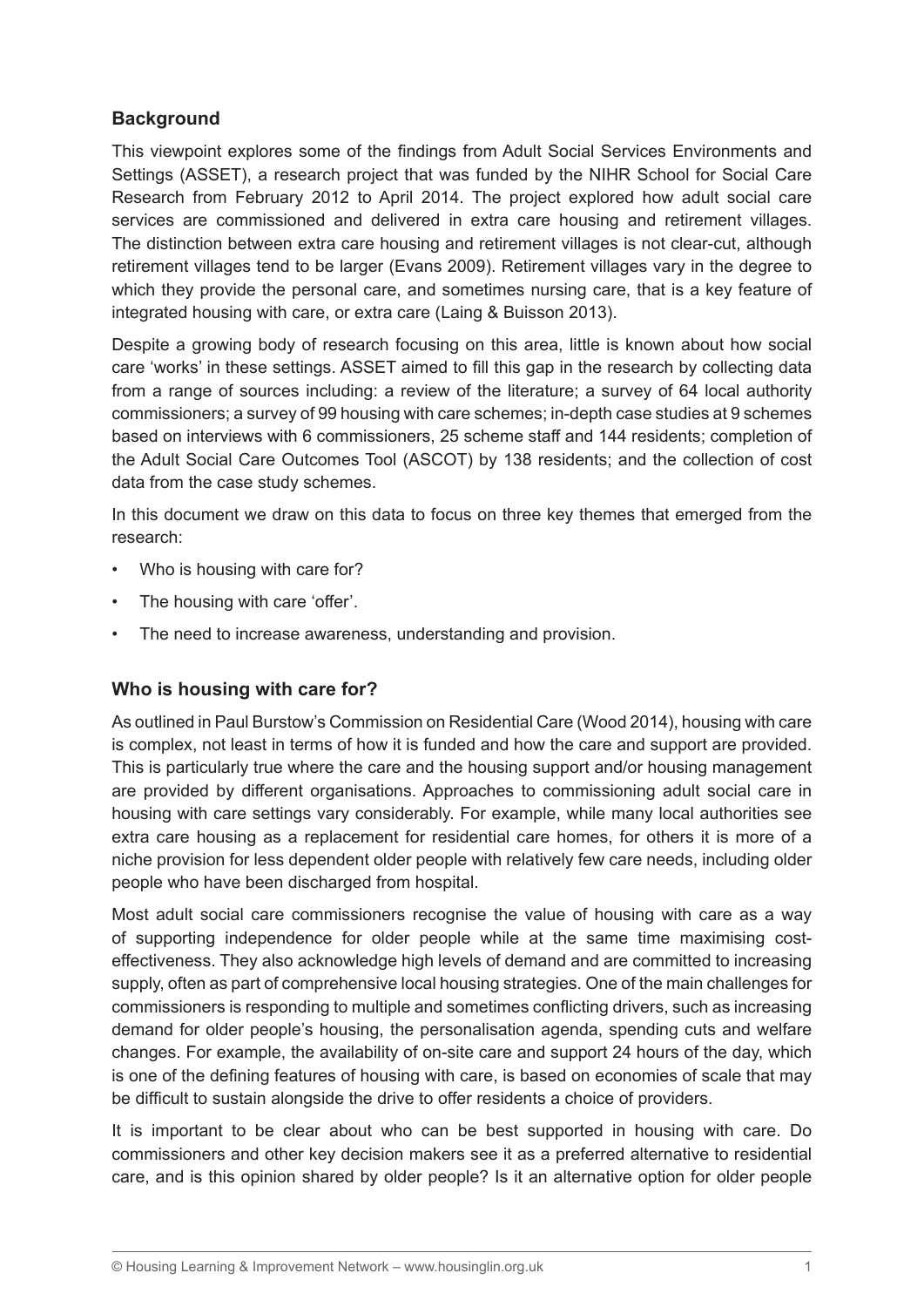currently living in general needs housing? Our research suggests that housing with care residents are on average less dependent, both physically and cognitively, than those living in care homes, although a minority of residents have similar levels of dependency to residents in care homes. For example, while 90 per cent of residents who took part in our study reported that they suffered from a longstanding illness, a substantial proportion were receiving no planned care. This raises questions about the extent to which extra care housing can serve as a replacement for residential care.

At the same time, there were large differences in care and support needs across the sample of residents who took part, with a substantial proportion receiving no planned care. The mean cost of housing with care including accommodation (rent, service charge and additional charges) was £327 per week, with a range of £137 to £609 (based on data from eight extra care housing schemes and one retirement village).

In the past many extra care housing commissioners and providers have aimed at one third 'low' needs, one third 'medium' needs and one third 'high' needs. It could be argued that this balance is central to the ethos of housing with care, but it can be difficult to maintain in the context of spending cuts and tighter funding eligibility criteria. Analysis of scores from ASCOT indicate that many residents without a care package experience improved quality of life as a result of the overall environment, but at the same time local authority funding for the costs of 24/7 care might be easier to justify if there are more residents at the high end of the needs spectrum and therefore eligible under FACS.

Housing with care can support residents with diverse backgrounds, abilities, needs and ages. However, this diversity can also lead to tension and misunderstanding about the concept of 'housing with care' and who it is for. The provision of clear and transparent information about the resident mix and charging arrangements in advance of moving in can help clarify expectations and reduce tensions.

Although there are multiple models of housing with care, as a general rule smaller schemes might need to be more focused on a high care mix in order to justify the fixed costs of 24/7 care services, while larger schemes can more easily cater for a varied care mix with a high percentage of low/no care needs. Larger retirement villages usually offer more leasehold accommodation and are thus likely to appeal more to owner-occupiers seeking to downsize and make a 'lifestyle' change.

# **The housing with care 'offer'**

Housing with care continues to grow in popularity as a form of housing for later life, based on some key shared characteristics that distinguish it from other settings such as residential care and sheltered housing. These include self-contained accommodation with its own front door, an ethos of supporting independence, flexible care packages, 24 hour care and support, access to activities and social events and various communal facilities that might include, for example, a shop, a restaurant and gardens.

The ASSET project found that some of these features are of particular importance to residents. The reassurance of having care and support available for 24 hours a day is also very important to many residents and their families. However, this reassurance can be undermined where there is no overnight or full day cover, or where only 'sleeping' cover is provided during the night time.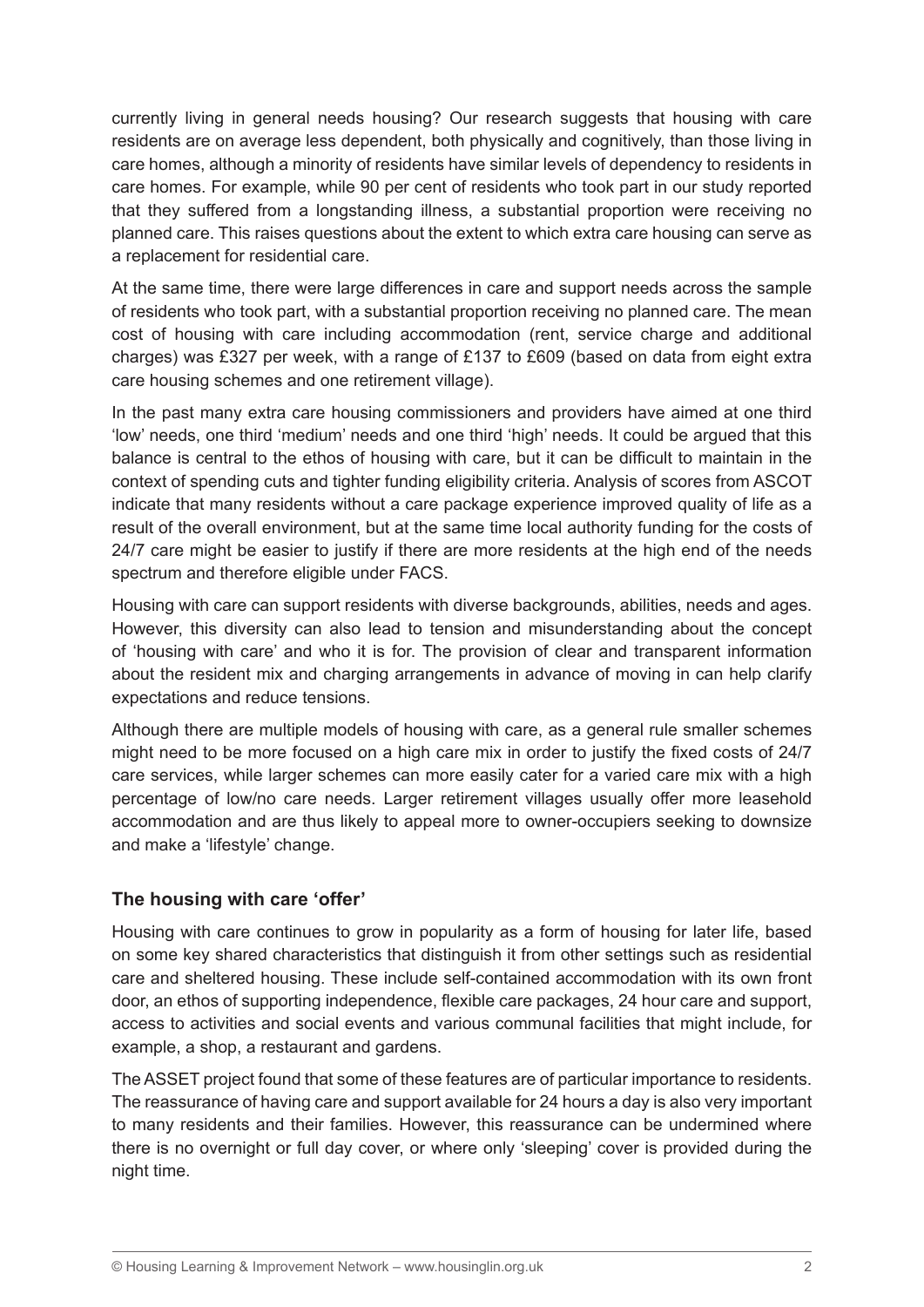Care that is flexible and can be adapted to changing needs is also valued by residents, but how does this sit with contracting arrangements, where 'block' contracts can be crucial to allowing 'core' cover?<sup>1</sup> Another key attraction of housing with care to residents and their families is the combination of on-site services and facilities that are often provided, particularly in larger schemes. Amenities that are particularly valued include restaurants, shops, leisure activities and social events. The changed financial climate led the members of the APPG Inquiry (HAPPI 2) to recommend maintaining the quality of residents' apartments at the expense of communal facilities (Best and Porteus 2012). However, reductions in catering provision are likely to have adverse effects on the social well-being of residents (Callaghan, Netten and Darton 2009), as well as disadvantage the substantial number of residents who require help to prepare hot meals (Darton *et al*. 2012).

Many schemes include facilities that are also open to the wider public. This can have several advantages, including added vibrancy, better integration with the local community and the generation of income to make facilities sustainable. It is evident that opening a scheme to the public can impact on the feel and culture of a scheme as well as the experiences of residents. However, some residents object to this approach for a range of reasons, including impinging on their privacy and the perceived risk to the security of their accommodation. Some of these issues can be partly addressed through a 'progressive privacy' approach, which separates public from private areas by means of a hierarchy of thresholds (Torrington 2004). This makes it crucial that potential residents are clear about public access arrangements when deciding whether to move in and are properly consulted when any changes are planned.

# **Improving the awareness and understanding (and provision?) of housing with care**

There is ample and growing evidence for the benefits that housing with care can offer for older people. These include a good quality of life, improved physical and cognitive ability and enhanced social wellbeing (Kneale 2013; Netten *et al*. 2011; Callaghan, Netten & Darton 2009; Evans and Vallelly 2007). ASSET has added to the evidence base by demonstrating that for some older people a move to housing with care is associated with a better quality of life when compared with living in mainstream housing. This can be partly attributed to the role of the broad environment in reducing the need for services and contributing to delivering a better quality of life than people supported by home care services in mainstream housing.<sup>2</sup> The model is also very popular with residents for a range of reasons including the availability of flexible care and support, the attractions of a physical environment that has been designed and built with the specific needs of older people in mind, on-site facilities, perceptions around safety and security, and a desire to be part of a 'community' in later life (Darton *et al*. 2011; Cheek *et al*. 2007; Evans and Vallelly 2007; Shipley 2003).

Despite the evidence base, there remains a substantial shortage of this and other specialist housing for older people in the UK (Wood 2013; Best and Porteus 2012; Hughes 2012). This could be partly addressed by increasing awareness of the housing with care offer, along with greater innovation in the way housing for older people is designed and the scale at

<sup>&</sup>lt;sup>1</sup> See Housing LIN Technical Brief on Funding Extra Care Housing for a detailed exploration of funding issues www.housinglin.org.uk/pageFinder.cfm?cid=8865

<sup>&</sup>lt;sup>2</sup> The EVOLVE project developed a range of tools to evaluate the suitability of housing design for people with particular needs. www.housinglin.org.uk/Topics/browse/Design\_building/Design/?parent=8580&child=8591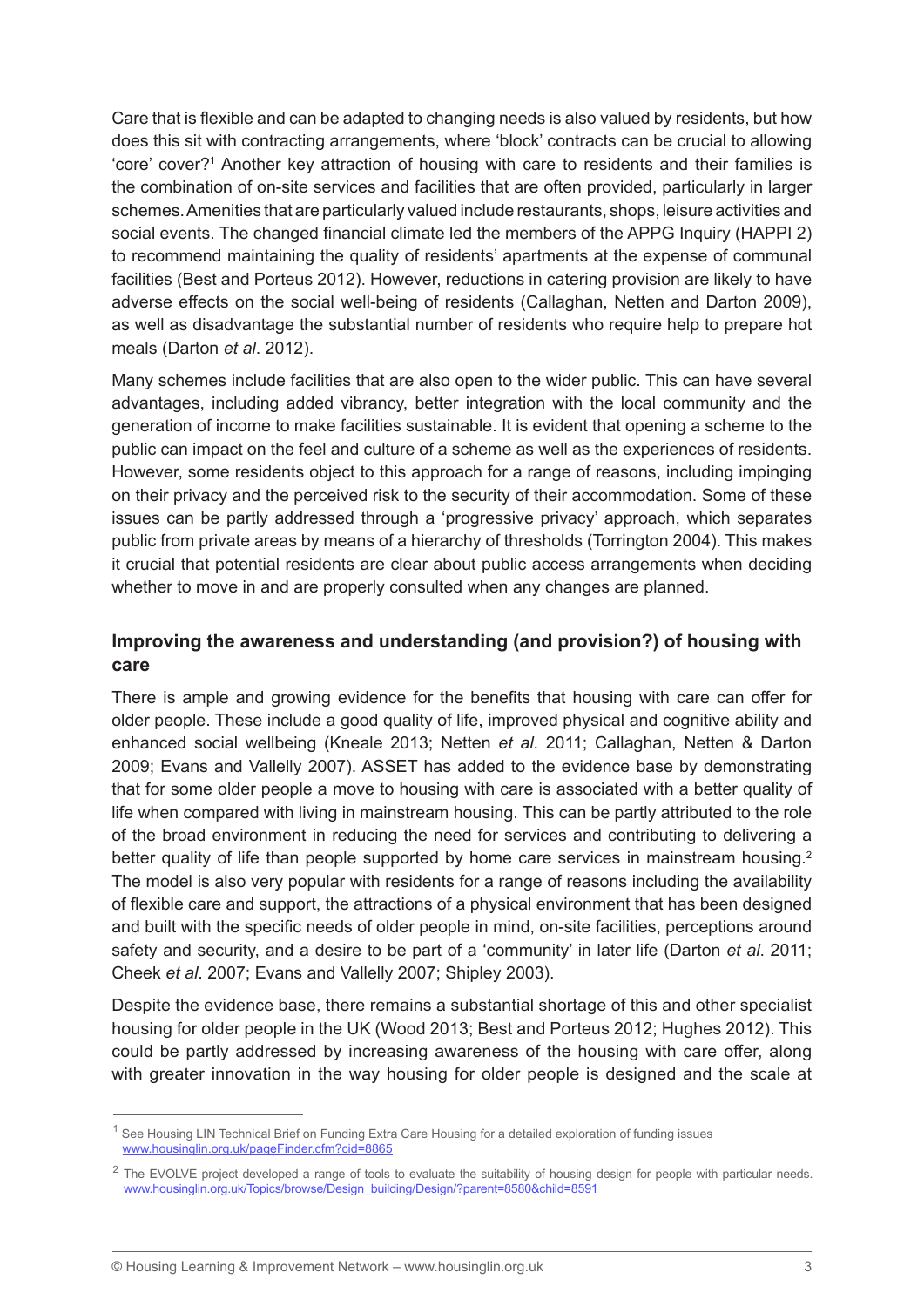which it is being developed as part of a mainstream housing 'offer'. This calls for architects, developers and providers to better understand the demand factors that are influencing the housing market and the housing aspirations and lifestyle choices sought by people in later life. However, perhaps the biggest barrier to real expansion of extra care housing and retirement villages is the continuing lack of a broader, integrated system for developing retirement housing based on a clear national vision. In the apparent absence of the political will to develop a whole chain view of the housing market, it seems unlikely that innovative forms of provision such as housing with care will be an option, indeed an asset, for more than a small minority of older people.

# **Postscript**

This viewpoint, published to coincide with the International Day of Older Persons, is particularly timely as it follows the conclusion of the Commission on Residential Care, chaired by former Care Services Minister, Paul Burstow MP. One of the Commission's conclusions is the need "to create a vision of housing with care, not bound by existing definitions but based on the outcomes that people want and value". This goes to the heart of what the ASSET project found. This provides the evidence and demonstrates the dividend housing with care offers to the quality of life and wellbeing of residents.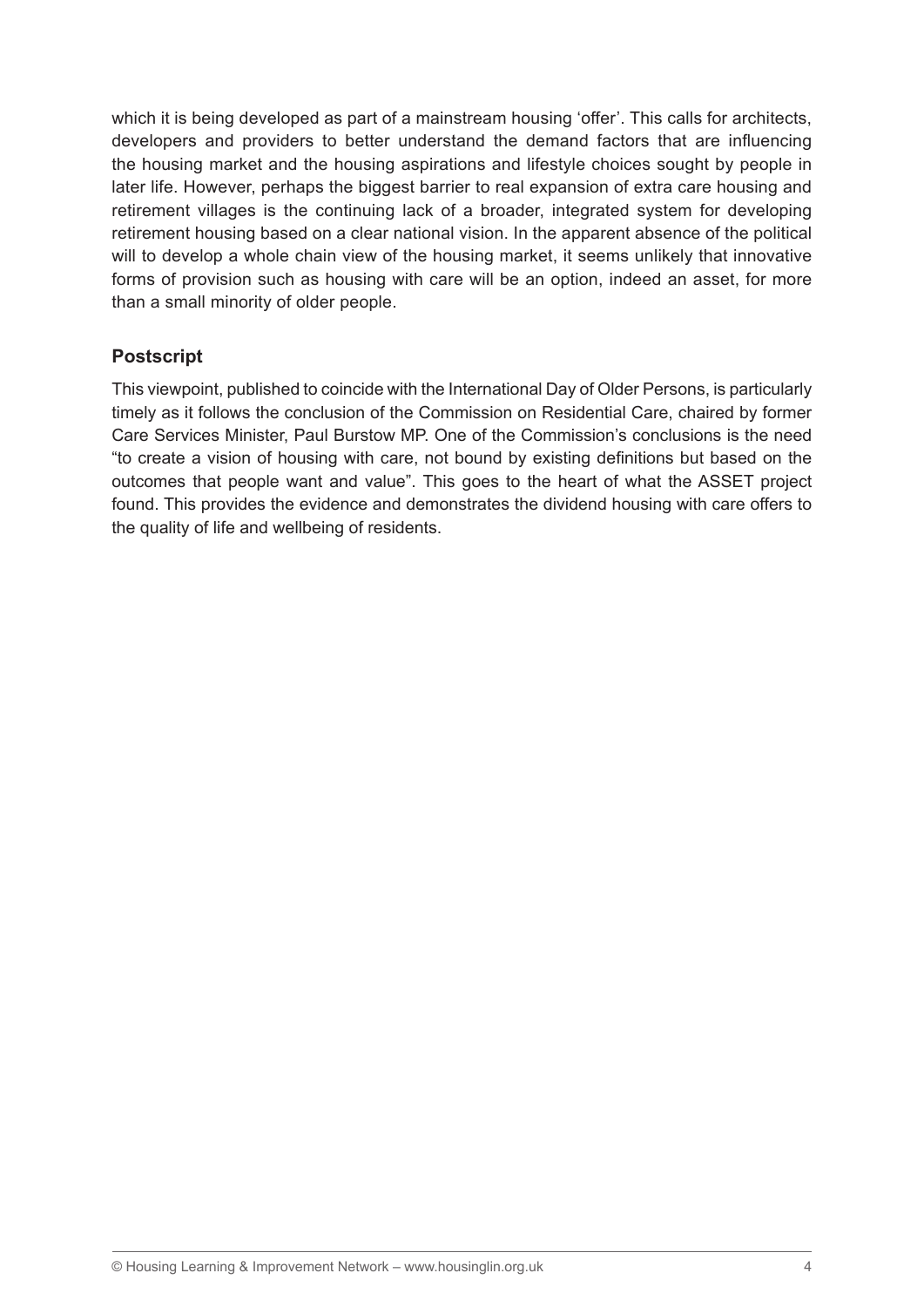## **References**

Atkinson, T., Evans, S., Darton, R., Cameron, A., Porteus, J. and Smith, R. (2014). Creating the asset base – a review of literature and policy on housing with care. *Housing, Care and Support*, 17(1), pp. 16-25.

Best, R. and Porteus, J. (2012). *Housing our Ageing Population: Plan for Implementation*. All Party Parliamentary Group on Housing and Care for Older People Inquiry, London.

Callaghan, L., Netten, A. and Darton, R. (2009). *The development of social well-being in new extra care housing schemes*. Joseph Rowntree Foundation, York.

Cheek, J., Ballantyne, A., Byers, L. and Quan, J. (2007). From retirement village to residential aged care: what older people and their families say. *Health and Social Care in the Community*, 15(1), 8-17.

Darton, R., Bäumker, T., Callaghan, L. and Netten, A. (2011). Improving housing with care choices for older people: the PSSRU evaluation of extra care housing. *Housing, Care and Support*, 14(3), 77-82.

Darton, R., Bäumker, T., Callaghan, L., Holder, J., Netten, A. and Towers, A. (2012). The characteristics of residents in extra care housing and care homes in England. *Health and Social Care in the Community*, 20(1), 87-96.

Evans, S. (2009). *Community and Ageing: Maintaining Quality of Life in Housing with Care Settings*. Policy Press, Bristol

Evans, S. and Vallelly, S. (2007). Never a dull moment? Promoting social well-being in extra care housing. *Housing, Care and Support*, 10(4), 14-20.

Hughes, N. (2012). *A better fit? Creating housing choices for an ageing population*. Shelter, London.

Kneale, D. (2013). *What role for extra care housing in a socially isolated landscape?* Housing LIN, London.

Laing & Buisson (2013). *Extra Care Housing UK Market Report 2013*, 12th ed. Laing & Buisson, London.

Netten, A., Burge, P., Malley, J., Potoglou, D., Towers, A., Brazier, J., Flynn, T., Forder, J. and Wall, B. (2012). Outcomes of social care for adults: developing a preference-weighted measure. *Health Technology Assessment*, 16(16).

Shipley, P. (2003). Retirement communities: a new perspective on retirement. *Housing, Care and Support*, 6(3), 32-35.

Torrington, J. (2004). *Upgrading Buildings for Older People*. RIBA Enterprises, London.

Wood, C. (2013). *The Top of the Ladder: A new generation of retirement housing could set off a property chain reaction*. DEMOS, London.

Wood, C. (2014). *The Commission on Residential Care*. Demos, London.